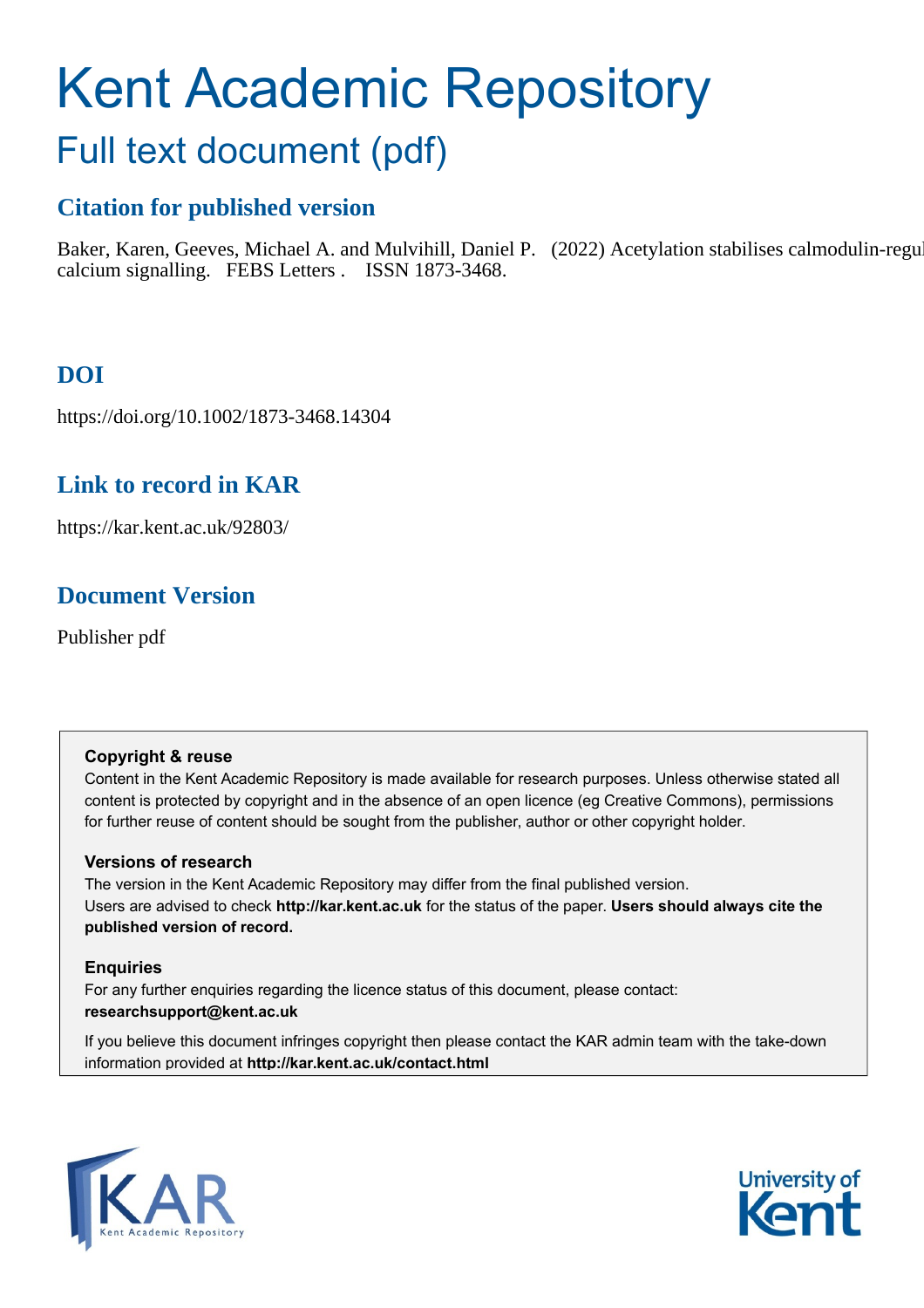

RESEARCH LETTER



# Acetylation stabilises calmodulin-regulated calcium signalling

Ka[r](https://orcid.org/0000-0001-7628-1978)en Baker **D**, Michae[l](https://orcid.org/0000-0003-2502-5274) A. Geeves **D** and Daniel P. Mulvihill **D** 

School of Biosciences, University of Kent, Canterbury, UK

### Correspondence

D. P. Mulvihill, School of Biosciences, University of Kent, Canterbury, Kent CT2 7NJ, UK Tel: +44 (0)1227 827239 E-mail: [d.p.mulvihill@kent.ac.uk](mailto:)

(Received 30 November 2021, revised 20 January 2022, accepted 21 January 2022)

doi:10.1002/1873-3468.14304

Edited by Dietmar Manstein

Calmodulin is a conserved calcium signalling protein that regulates a wide range of cellular functions. Amino-terminal acetylation is a ubiquitous posttranslational modification that affects the majority of human proteins, to stabilise structure, as well as regulate function and proteolytic degradation. Here, we present data on the impact of amino-terminal acetylation upon structure and calcium signalling function of fission yeast calmodulin. We show that NatA-dependent acetylation stabilises the helical structure of the Schizosaccharomyces pombe calmodulin, impacting its ability to associate with myosin at endocytic foci. We go on to show that this conserved modification impacts both the calcium-binding capacity of yeast and human calmodulins. These findings have significant implications for research undertaken into this highly conserved essential protein.

Keywords: acetylation; calmodulin; endocytosis; myosin; Schizosaccharomyces pombe

Most molecular processes within living cells are controlled by signalling pathways, with signals typically conveyed via post-translational modifications or cation binding. Calmodulin (CaM) is a conserved calciumbinding protein found in all eukaryote cells to date [1], which is capable of binding  $4 Ca<sup>2+</sup> ions, via highly con$ served EF-hand motifs. Association of these divalent cations results in a large conformational change of the CaM (or CaM like protein) [2] to modulate binding to ligand proteins and regulate their function. Thus, CaMs can act as signal transducers for many different cellular processes including gene expression, protein synthesis, cell growth, division and muscle contraction [1,3,4]. One key class of CaM target protein are myosins, actinassociated motor proteins, the function of which is regulated by association of CaM light chains to affect motor activity and stability of the lever arm [5,6].

The fission yeast, Schizosaccharomyces pombe, contains two CaM homologues, Cam1 and Cam2. Cam1 is an essential protein, which localises to the spindle pole body and sites of endocytosis (also called actin patches). The conformation of Cam1 is regulated by calcium binding to modulate its association to IQ motifs within ligand proteins, such as myosin motors  $[7-10]$ . This association between Cam1 and these actin-associated myosin motors plays a critical role in regulating diverse cellular processes within the yeast, including cell division and endocytosis. In contrast, Cam2 is not only a non-Ca<sup>2+</sup> binding CaM homologue, but is also non-essential to the viability of the cell, playing subtle roles in modulating polarised growth in response to changes in the cellular environment [11,12]. Each CaM associates with the neck region of the class I myosin, Myo1 [10,11,13], stiffening the lever arm to regulate Myo1 dynamics during endocytosis [11].

Amino-terminal (Nt) acetylation is a ubiquitous post-translational modification, affecting up to 90% of eukaryote proteins [14] to inhibit Nt-proteolysis, as well as enhancing the structure and function of a range

### Abbreviations

CaM, calmodulin; FRET, fluorescence resonance energy transfer; hCaM, human calmodulin; IAANS, 2-(4'-(iodoacetamido) anilino naphthalene-6-sulfonic acid; NAT, amino-α-acetyl-transferase; Nt, amino-terminal.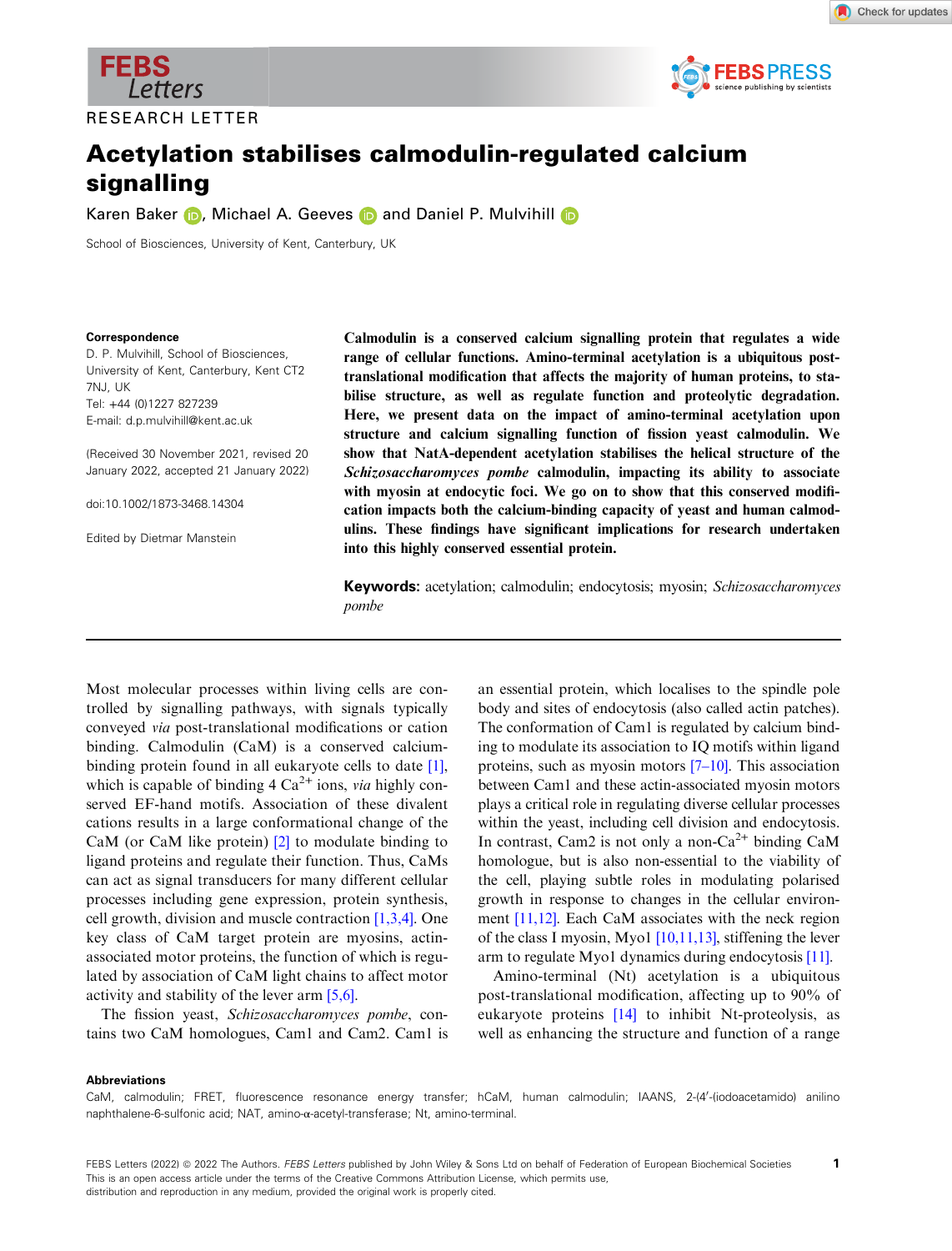of proteins. This in turn impacts many cellular processes including cell cycle progression, protein degradation and cytoskeletal organisation. Nt-acetylation is undertaken by a group of amino-α-acetyl-transferase (NAT) complexes, each of which catalyse the addition of an acetyl group to the processed amino-terminal residue of a polypeptide. Each NAT complex (NatA, NatB, etc.) specifically recognises, interacts with and modifies specific Nt di-peptide sequences of the elongating polypeptide  $[15]$ . As is the case for the majority of NAT complexes, NatA consist of a catalytic and regulatory subunit, Naa10 and Naa15, which, upon cleavage of the initial methionine, acetylate subsequent amino terminal -Ala-, -Thr-, -Ser-, -Val- or -Gly- residues of proteins. These terminal residues correlate with the amino termini of CaMs from diverse organisms, indicating them to be Nat A substrates.

We have investigated the impact Nt-acetylation has upon the structure and function of the essential fission yeast CaM, Cam1. Using live cell imaging we show that NatA-dependent acetylation of Cam1 specifically impacts its endocytic function. Using biochemical analysis of recombinant bacterially expressed amino-terminally acetylated Cam1, we show this post-translational modification impacts the helical structure and thermal stability of the Cam1 protein, enhancing its sensitivity to  $Ca^{2+}$  and affinity for its major cellular binding partner, Myo1. Finally, we provide evidence that the effect upon calcium sensitivity extends to human CaM, which has implications to understanding universal CaM regulation and function, as well as interpretation of biochemical studies using recombinant CaM.

# Materials and methods

# Molecular biology

The  $naal5<sup>+</sup>$  gene corresponds to the designated coding sequence SPCC338.07c within the S. pombe genome. The naa15::kanMX6 strain was created as described previously [16] using appropriate templates and primers. cDNA of human CALM1 (HGNC: 1442) (kind gift of Kati Torok) was amplified by PCR as an Nde1 - BamH1 fragment, sequenced and subsequently cloned into the rhamnoseinducible pET3a (Novagen, Gibbstown, NJ, USA) based vector pRham  $[17]$  to generate *pRham-CALM1*. S. *pombe cam1*<sup>+</sup> (SPAC3A12.14) and cam1-T6C bacterial expression constructs have been described previously [11].

# Cell culture

The yeast strains used in the study were  $h^-$  cam1.gfp: kanMX6 naa15<sup>+</sup> myo52-tdTomato:hphMX6 and  $h^-$  cam1.

gfp:kanMX6 naa15::kanMX6 myo52<sup>+</sup>. Cell culture and maintenance of these prototroph strains were carried out according to [18] using Edinburgh minimal medium with Glutamic acid nitrogen source (EMMG). All cells were maintained as early to mid-log phase cultures for 48 h before being used for analyses.

### Protein expression and purification

Unacetylated forms of recombinant proteins were expressed and purified from BL21 DE3 Escherichia coli cells, while Ntacetylated forms of CaM proteins were expressed and isolated from BL21 DE3 pNatA cells [17]. All proteins were isolated as described previously [11], and both identity and acetylation efficiency were confirmed by electrospray mass-spectroscopy. Cam1.T6C proteins were conjugated to the cysteine-reactive synthetic fluorophore 2-(4'-(iodoacetamido) anilino naphthalene-6-sulfonic acid (IAANS)) as described previously [11]. Each protein was subjected to mass spectroscopic, SDS/ PAGE and spectrophotometric analyses to determine mass, purity and protein concentration, respectively.

### Fluorescence spectra

Emission spectra were obtained using a Varian Cary Eclipse Fluorescence Spectrophotometer (Agilent Technologies, Santa Clara, CA, USA) and 100-µL Quartz cuvette. For fluorescence resonance energy transfer (FRET) measurements samples were excited at 435 nm (CyPet excitation) and emission was monitored from 450 to 600 nm with both slits set to 1 nm. Affinity experiments were carried out using 1  $\mu$ M of FRET fusion protein, in which the CyPet and YPet FRET pair were separated by both Myo1 IQ motifs, with varying concentrations of Cam1 in a final volume of  $100 \mu L$  in analysis buffer of  $140 \text{ mm}$  of KCl,  $2 \text{ mm of MgCl}_2$ ,  $20 \text{ mm of MOPS}$ ,  $pH 7.0 \text{ with } 2 \text{ mm of}$ EGTA, CaCl<sub>2</sub> or Ca<sup>2+</sup>-EGTA as required.

### pCa determination

One micromolar of Cam1-IAANS and <sup>ACE</sup>Cam1-IAANS were prepared in 140 mm of KCl, 20 mm of MOPS, pH 7.0 buffer, containing 2 mm of EGTA/Ca-EGTA added as appropriate for each pCa condition. IAANS fluorescence values were plotted at each pCa condition and fitted to a Hill Equation to determine the  $pCa<sub>50</sub>$  value.

# Fast reaction kinetics

Data were collected on a HiTech stopped flow system. Fluorescence was excited at 333 nm using a Hg lamp and monochromator and the fluorescence signal collected at 90° through a 455 nm filter. CaM at 4  $\mu$ M (all concentrations were final after mixing) was preincubated in 140 mm of KCl, 20 mm of MOPS, pH 7.0 buffer with 25  $\mu$ M of Ca<sup>2+</sup> and then rapidly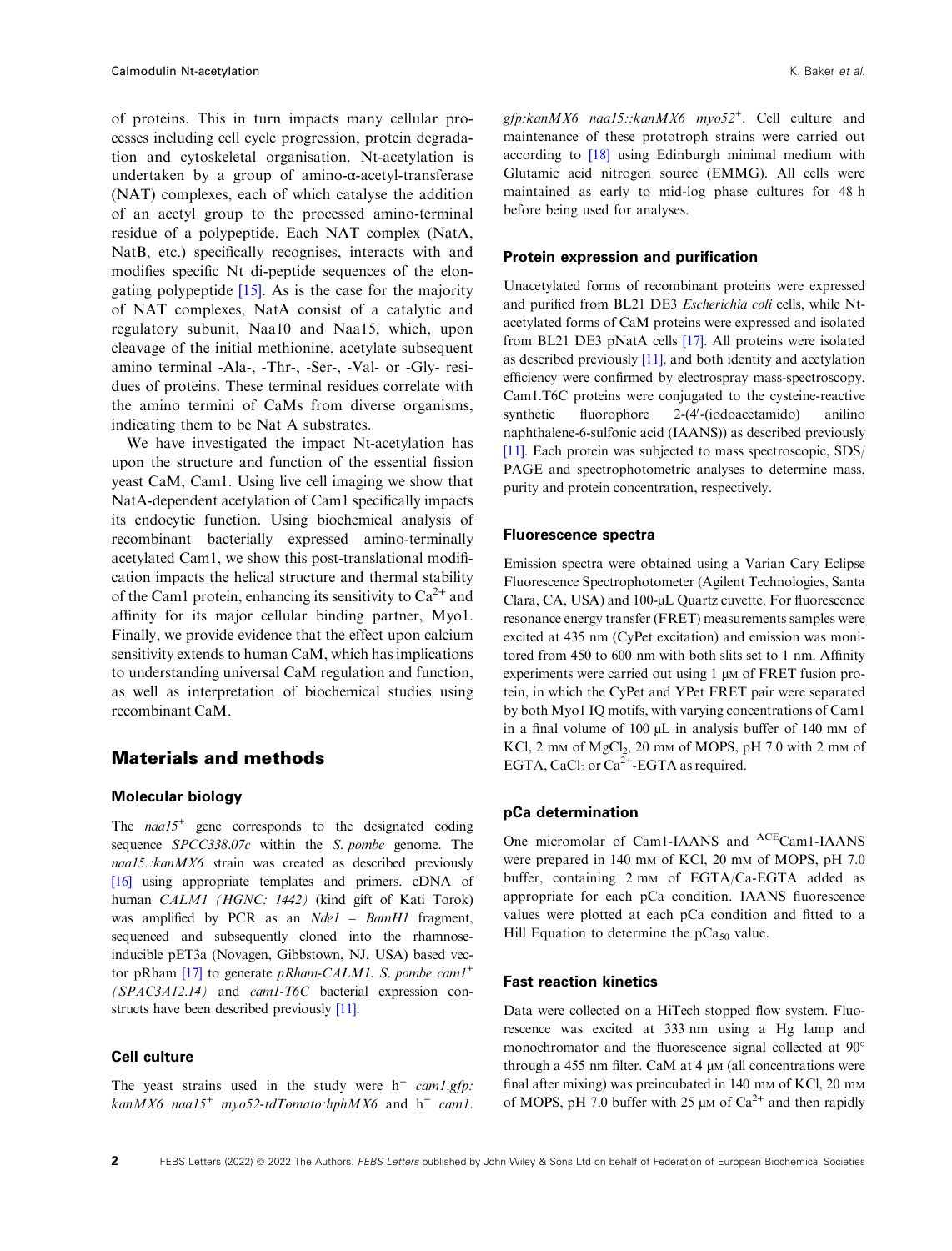mixed with 75 µm of Quin-2 (Sigma-Aldrich, St. Louis, MI, USA). Data were analysed by fitting with a one, two or three exponential function as required using the HITECH KINETASSIST software (TgK Scientific Ltd, Bradford-on-Avon, UK).

## Circular dichroism

Measurements were made in 1-mm quartz cuvettes using a Jasco 715 spectropolarimeter (Jasco UK Ltd, Dunmow, UK). CaM proteins were diluted in CD buffer (10 mm of Potassium phosphate, 500 mm of NaCl, 5 mm of MgCl<sub>2</sub> pH 7.0) to a concentration of  $0.4 \text{ mg} \cdot \text{mL}^{-1}$ . Thermal unfolding data were obtained by monitoring the CD signal at 222 nm with a heating rate of  $1 \degree \text{C-min}^{-1}$ . At completion of the melting-curve, the sample was cooled at a rate of 20  $^{\circ}$ C·min<sup>-1</sup>. CD data are presented as differential absorption (ΔA).

### Live cell imaging

Samples were visualised using an Olympus IX71 microscope with PlanApo 100x OTIRFM-SP 1.45 NA lens mounted on a PIFOC z-axis focus drive (Physik Instrumente, Karlsruhe, Germany), and illuminated using LED light sources (Cairn Research Ltd, Faversham, UK) with appropriate filters (Chroma, Bellows Falls, VT, USA). Samples were visualised using a QuantEM (Photometrics, Photometrics, Tuscon, AZ, USA) EMCCD camera, and the system was controlled with METAMORPH software (Molecular Devices, San Jose, CA, USA). During live-cell imaging, cells were cultured in Edinburgh minimal media using 20 mm L-Glutamic acid as a nitrogen source (EMMG). Cells were grown exponentially at 25 °C for 48 h before being mounted (without centrifugation) onto lectin (Sigma, St. Louis, MI, USA L2380; 1 mg-mL−<sup>1</sup> )-coated coverslips with an a Bioptechs FCS2 (Bioptechs, Butler, PA, USA), fitted onto an ASI motorised stage (ASI, Eugene, OR, USA) on the above system, with the sample holder, objective lens and environmental chamber held at the required temperature. Each 3D-maximum projection of volume data was calculated from 21 z-plane images, each 0.2  $\mu$ m apart, and analysed using METAMORPH and AUTO-QUANT X software (Mediacy Cybernetics, Rockville, MD, USA). Average size and number and cellular distribution of foci were calculated from all foci present within  $\geq 30$  cells for each sample examined. Timing of foci events were calculated from kymographs (Fig. 1C). The length of the discrete lines in this image correlate precisely to the duration of the Cam1 residence at the foci (1 pixel  $= 0.8$  s).

# Results

# Cam1 amino-terminal acetylation affects calmodulin organisation and dynamics in vivo

Deletion of the NatA regulatory subunit Naa15 in cells, abolishes function of the NatA complex, and

therefore NatA substrates remain unacetylated in  $naal5\Delta$  yeast [14]. The N-terminal amino acid sequence of CaMs possess a predicted NatA Ntacetylation consensus sequence, which is consistent with proteomics analyses that have shown a proportion (40%) of yeast CAM1 is acetylated in vivo, in a NatA complex-dependent manner [14]. To explore the impact Nt-acetylation had upon the organisation and dynamics of this essential regulatory protein Cam1- GFP fluorescence intensity and distribution was examined simultaneously in both naa15Δ cam1-gfp and  $naal5<sup>+</sup> cam1-gfp$   $myo52-tdTomato$  S. pombe cells, which had been mounted together onto the same coverslip, to allow simultaneous observation of the two strains (Fig. 1A).

While there was no significant difference in cell size and morphology (Table 1), comparison of  ${}^{ACE}$ Cam1-GFP (Nt-acetylated protein in naa15+ cells) and Cam1-GFP (non-acetylated protein in naa15Δ cells) foci within the yeast cell revealed a significant impact upon the *in vivo* distribution of Cam1. A  $\sim$  2-fold increase in the number of Cam1-GFP foci was detected in  $naal5\Delta$  cells compared to  $naal5^+$  (Fig. 1B). In addition, Cam1-GFP foci are on average 2-fold smaller than  ${}^{ACE}$ Cam1-GFP (Fig. 1B). Together, these results are consistent with the total levels of Cam1 observed in  $naal5<sup>+</sup>$  and  $naal5\Delta$  strains (Table 1). Kymographs generated from time-lapse images (Fig. 1 C) revealed Cam1-GFP remains associated with endocytic patches for significantly longer in naa15Δ cells  $(13.2 \pm 0.5 \text{ s})$  when compared to equivalent *naal* 5<sup>+</sup> cells  $(9.9 \pm 0.4 \text{ s})$  (Fig. 1D).

Comparing the distribution of Cam1 within naa15+ and *naal* 5 $\Delta$  cells reveal the strongly polarised distribution of Cam1 is lost in the absence of acetylation (Fig. 1A). The majority of cellular Cam1 recruits to endocytic patches, which concentrate at sites of polarised cell growth appearing as a cap at the cell tips in wild-type cells (Fig. 1A). However, analysis of the cellular distribution of  $> 300$  foci across  $> 30$  cells reveals a significant reduction in Cam1 accumulation at cell tips in naa15Δ cells (77.4% of Cam1-GFP fluorescence is at the cell tips of naa15Δ cells compared to 91.2% in  $naa15<sup>+</sup>$  cells).

An amino-terminal GFP-Cam1 fusion would negate the impact of the  $naal5\Delta$  upon Cam1 dynamics. To confirm whether the differences observed in calmodulin dynamics is specifically due to Nt-acetylation of Cam1 alone, or a consequence of Nt-acetylation of other proteins, equivalent comparative analyses were undertaken between  $naa15<sup>+</sup>$  and  $naa15\Delta$  cells expressing GFP-Cam1 [8]. In contrast to the carboxyl fusion, analysis of GFP-Cam1 distribution in  $naa15<sup>+</sup>$  and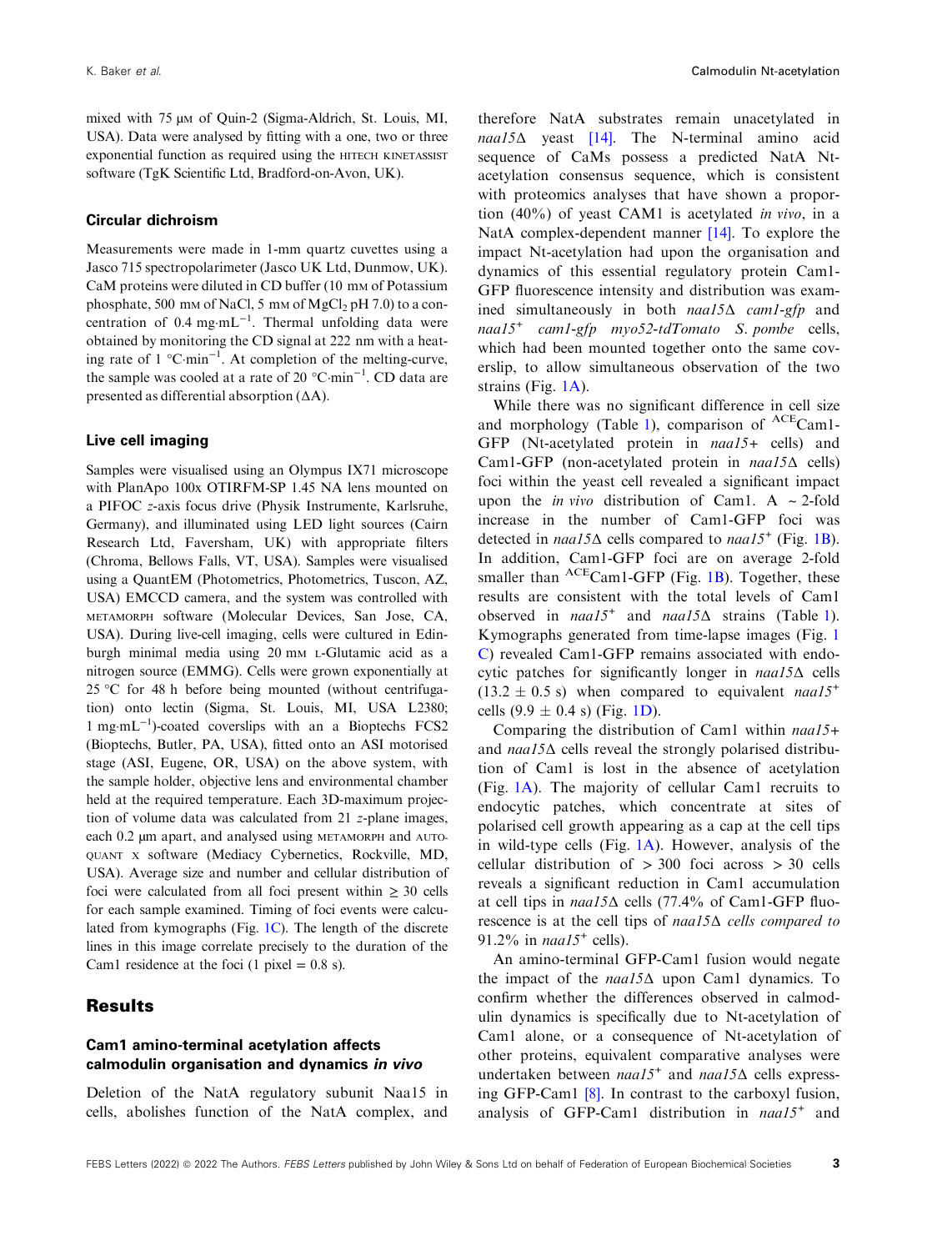

Fig. 1. Cam1 distribution and dynamics are disrupted in naa15Δ cells. (A) Maximum projection of 31 z-plane widefield image of Cam1 (green) and Myosin V (magenta) in cam1-gfp myo52-tdTomato (indicated with arrows) and cam1-gfp  $naa15\Delta$  cells (Scale bar – 10 µm). (B) Analysis of Cam1-GFP foci automatically detected from maximum projections of 31 z-plane wide-field images. (C) Typical kymographs of GFP-labelled Cam1 foci generated from single z-plane time-lapse images of cam1-gfp naa15<sup>+</sup> and cam1-gfp naa15Δ cells (Horizontal scale – 5 µm, Vertical scale – 10 s). (D) Quantification of Cam1-GFP and GFP-Cam1 endocytic foci from > 30 kymographs. (E) Analysis of GFP-Cam1 foci automatically detected from maximum projections of 31 z-plane wide-field images.

Table 1. Cellular distribution of Cam1 foci.

|                                        | cam1.gfp $naa15+$ | cam1.gfp naa15 $\Delta$ | P value | qfp.cam1 naa15 <sup>+</sup> | qfp.cam1 naa15 $\Delta$ | $P$ value |
|----------------------------------------|-------------------|-------------------------|---------|-----------------------------|-------------------------|-----------|
| Whole cell fluorescence (AU)           | 31 240 148        | 34 242 443              | 0.1968  | 7 351 958                   | 7 041 604               | 0.5340    |
| Cell size $(\mu m^2)$<br>85.0          |                   | 101.6                   | 0.2142  | 91.8                        | 106.1                   | 0.1391    |
| Maximum intensity (AU)                 | 127 138           | 105 098                 | 0.0073  | 15 802                      | 14 534                  | 0.3806    |
| Number of foci/cell                    | 10.1              | 17.9                    | 0.0001  | 9.1                         | 9.8                     | 0.4673    |
| Average foci volume (um <sup>3</sup> ) | 0.86              | 0.46                    | 0.0001  | 0.43                        | 0.38                    | 0.3612    |
| Total foci volume $(\mu m^3)$          | 8.38              | 8.08                    | 0.7586  | 3.84                        | 3.87                    | 0.967     |
| Total foci fluorescence (AU)           | 354 818           | 324 245                 | 0.5048  | 57 034                      | 59 454                  | 0.6865    |
| n                                      | 32                | 36                      |         | 28                          | 34                      |           |

Significant at >99% level of confidence (red).

naa15Δ cells revealed no significant differences in localisation or dynamics between the two strains. Overall fluorescence (Table 1), the number and size of foci (Fig. 1E), and the length of time GFP-Cam1 associated with endocytic patches (Fig. 1D) were unaffected by the absence of Nt-acetylation. Thus, the disruption on CaM dynamics and endocytic function observed in naa15Δ cells is specifically due to lack of Nt-acetylation of Cam1.

# Expression of N-terminal acetylated S. pombe calmodulin, Cam1

To further understand the mechanism by which acetylation regulates calmodulin function, we carried out in vitro biochemical analysis. Although Ntacetylation does occur in bacteria, it does so to a significantly lesser extent when compared to eukaryotes [19]. Standard recombinant protein production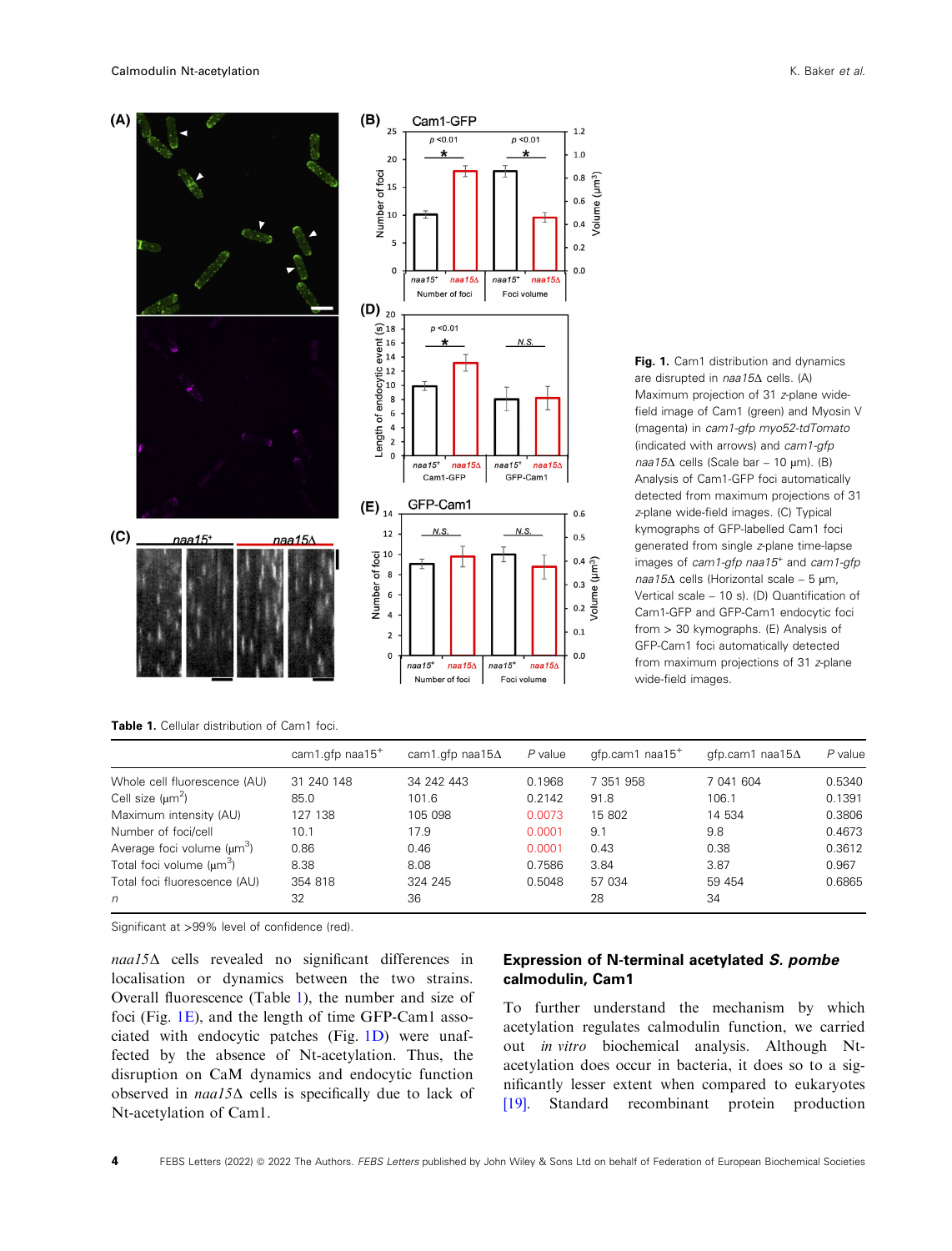K. Baker et al. **Calmodulin Nt-acetylation** Calmodulin Nt-acetylation

methods are unable to incorporate eukaryotic NAT complex-dependent acetyl groups. However, efficient E. coli expression systems can produce Nt-acetylated target proteins by co-expressing NAT complexes [17,20,22]. Recombinant calmodulins were produced using a bacterial NatA Nt-acetylation system [17], which uses the sequential induction of the fission yeast NatA components, Naa10 and Naa15 followed by CaM (Fig. S1A). The accumulation of NatA complex prior to CaM induction ensures efficient posttranslational acetylation of the CaM substrate. Acetylation efficiency was determined by mass spectroscopy (Fig. S1B). Absence of a peak corresponding to unacetylated calmodulin in these samples indicates 100% acetylation efficiency.

# N-terminal acetylation affects the stability of Cam1 in vitro

The consequence of Nt-acetylation upon structure and binding characteristics of Cam1 were compared in vitro. Circular dichroism (CD) spectra of equivalent quantities of (unacetylated) Cam1 and  ${}^{ACE}$ Cam1 were collected in the absence of calcium (Fig. 2A) to examine secondary structure of the proteins. Both forms of Cam1 had negative peaks at 208 and 222 nm, characteristic of proteins consisting primarily of  $\alpha$ -helices, which is consistent with published structures of calmodulin proteins [23]. However, <sup>ACE-</sup> Cam1 had a lower 222/208 nm ratio (Cam1: 0.91, ACECam1: 0.84) suggesting Nt-acetylation alters the overall secondary structure of Cam1 [24] by stabilising the N-terminal  $\alpha$ -helix region of the protein, as has been observed in other examples of Ntacetylation [25].

CD melting curves revealed Nt-acetylation affects the thermal stability of Cam1. The α-helical associated negative peak at 222 nm was followed for Cam1 and  ${}^{ACE}$ Cam1 as temperature was increased from 20  ${}^{\circ}$ C to 70 °C, and subsequent re-cooling and re-melting (Fig. 2B). Neither form of Cam1 was fully unfolded at 70 °C owing to the high thermodynamic stability of Cam1 [26]. The mid-point melting temperature for unacetylated Cam1 was 49.0 °C, compared to a lower temperature of 43.5 °C for <sup>ACE</sup>Cam1. This indicates that Nt-acetylation increases the thermal sensitivity of Cam1. Despite a reduced unfolding temperature, the refolding curve of ACECam1 indicates that all of the protein refolds (Fig. 2B). In contrast, a proportion of unacetylated Cam1 undergoes irreversible unfolding at higher temperatures, consistent with Nt-acetylation being important for maintaining the structure and long-term stability of Cam1.

# N-terminal acetylation affects the calcium sensitivity of calmodulin

A primary function of calmodulin is to facilitate calcium signalling in the cell by regulating the conformation and subsequent function of diverse ligand proteins. Calcium ions bind CaM at 4 EF-hand domains to induce a major conformational change, thereby modulating affinity to cellular binding partners to have a functional consequence to the cell [27]. Consistent with this <sup>ACE</sup>Cam1 had differential migration through a size exclusion column in the presence and absence of calcium (Fig. 2C). In contrast, unacetylated Cam1 eluted from the column at similar volume fractions in both conditions (Fig.  $2C$ ), indicating that while the unmodified protein was able to bind calcium, it failed to undergo the same conformational change, which is consistent with the CD data (Fig. 2A,B).

To determine whether this difference in conformation was brought about by a failure of the unacetylated Cam1 to bind calcium, we monitored changes in the fluorescence of the Ca<sup>2+</sup> indicator, Quin-2 [28] as it displaced  $Ca^{2+}$  from CaM. Both Cam1- and ACECam1-bound calcium (Fig. 2D). Displacement of  $Ca<sup>2+</sup>$  from both forms of Cam1 occurred in two distinct phases of similar amplitude, indicating two classes of binding site, with two  $k_{obs}$  values that differed approximately 10-fold ( $k_{\text{obs}}$  values 287 and 267 s<sup>-1</sup> fast phase and 17.6 and 18.8 s<sup>-1</sup> slow phase, for <sup>ACE</sup>Cam1 and Cam1, respectively). However, the two amplitudes for <sup>ACE</sup>Cam1 were significantly larger (Table 2).

Equivalent biochemical analyses were performed upon human calmodulin (Calmodulin-1) protein. While we found no detectable differences in the structure, stability or conformation between the acetylated ( ACEhCaM) and unacetylated (hCaM) proteins (not shown), as for Cam1, there were significant differences in the amount and rate of disassociation of  $Ca^{2+}$ between the two proteins (Fig. 2E, Table 2).  $Ca^{2+}$  displacement for  ${}^{ACE}$ hCaM appeared as a single exponential  $(k_{obs} - 9.3 s^{-1})$  similar to the slow phase for Cam1. The  $Ca^{2+}$  displacement from unacetylated hCaM could be best described by two phases of similar amplitude ( $k_{obs}$  of 11.7 and 4.6 s<sup>-1</sup>) but the two  $k_{\text{obs}}$  values differ by less than a factor of three and so are not well defined by the fit. Thus, the two classes of binding sites do not appear to differ significantly for the human protein.

To further examine differences in the calcium sensitivity of Cam1 and <sup>ACE</sup>Cam1, a modified Cam1-T6C protein was isolated in both acetylated and unacetylated forms, and labelled with the IAANS fluorescent probe. This fluorescent label reports on the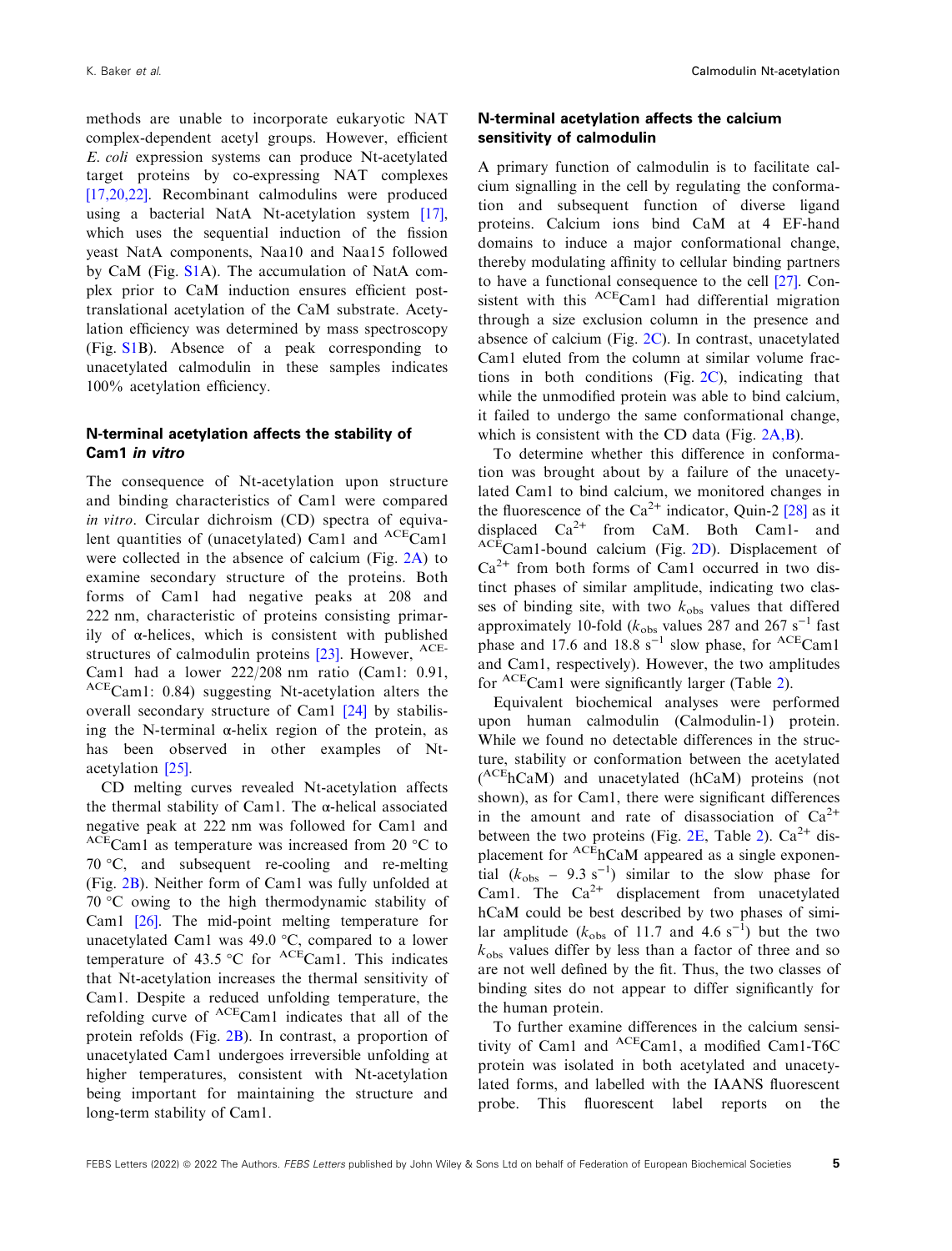

Fig. 2. Impact of amino-terminal acetylated upon Cam1 structure, stability and  $Ca^{2+}$  binding. (A) CD spectra of equivalent concentrations of Cam1 (red line) and <sup>ACE</sup>Cam1 (black line) protein. (B) CD melting curves for Cam1 and <sup>ACE</sup>Cam1 monitoring CD signal at 222 nm as sample temperature increased to 70 °C (Solid lines) and then returned to 20 °C (Dashed lines). Calculated midpoint melting temperatures  $(T_m)$  are shown for both samples. (C) Size exclusion chromatography elution profiles of 100  $\mu$ M of ACECam1 (black lines) and Cam1 (red lines) in the absence of calcium (solid lines) and the presence of calcium (dashed lines). Quin-2 calcium dissociation experiments from (D) Cam1 and <sup>ACE</sup>Cam1, and (E) hCaM and ACEhCaM. (F) pCa curves plotting  $Ca^{2+}$  dependent changes in IAANS fluorescence of Cam1-IAANS (red) and <sup>ACE</sup>Cam1-IAANS (black) proteins.

Table 2. Quin2 rates and amplitudes.

|                    | Rate $1 (s^{-1})$   | Ampl1 | Rate 2 $(s^{-1})$    | Ampl <sub>2</sub> | Rate $3 (s^{-1})$   | Ampl3 |
|--------------------|---------------------|-------|----------------------|-------------------|---------------------|-------|
| Cam1               | 267.66 (±7.55)      |       | $18.85 \ (\pm 0.52)$ | 7.2               | $3.43 \ (\pm 0.10)$ | 4.6   |
| Nt-acetylated Cam1 | 288.18 $(\pm 4.78)$ | 15.7  | 17.61 $(\pm 0.11)$   | 16.3              |                     |       |
| hCaM               | 11.76 $(\pm 0.24)$  | 17.8  | 4.58 $(\pm 0.14)$    | 11.7              |                     |       |
| Nt-acetylated hCaM | $9.31 \ (\pm 0.02)$ | 21.8  |                      |                   |                     |       |

surrounding local environment, and can be used to detect calcium binding at the N-terminus of Cam1 [11]. From the pCa curve plotted from IAANS fluorescence changes in both Cam1 and  ${}^{ACE}$ Cam1, a pCa<sub>50</sub> value of calcium binding can be determined (Fig. 2F). For <sup>ACE</sup>Cam1-IAANS, the fitted pCa<sub>50</sub> value of 6.54 is 0.5 pCa unit higher than for the unacetylated form – 6.03. Together, these data show that Nt-acetylation impacts the  $Ca^{2+}$  binding capacity for both human and fission yeast calmodulins.

# N-terminal acetylation affects the affinity of Cam1 binding to Myo1 in vitro

Calmodulin light chains bind to IQ motifs in the neck region of myosins, regulating their function [29]. The fission yeast Class I myosin, Myo1 contains an IQ motif neck region which binds Cam1 [10,11]. We previously described a recombinant Myo $1IQ^{12}$ -FRET protein consisting of a donor CyPet fluorophore and an acceptor YPet fluorophore separated by a linker region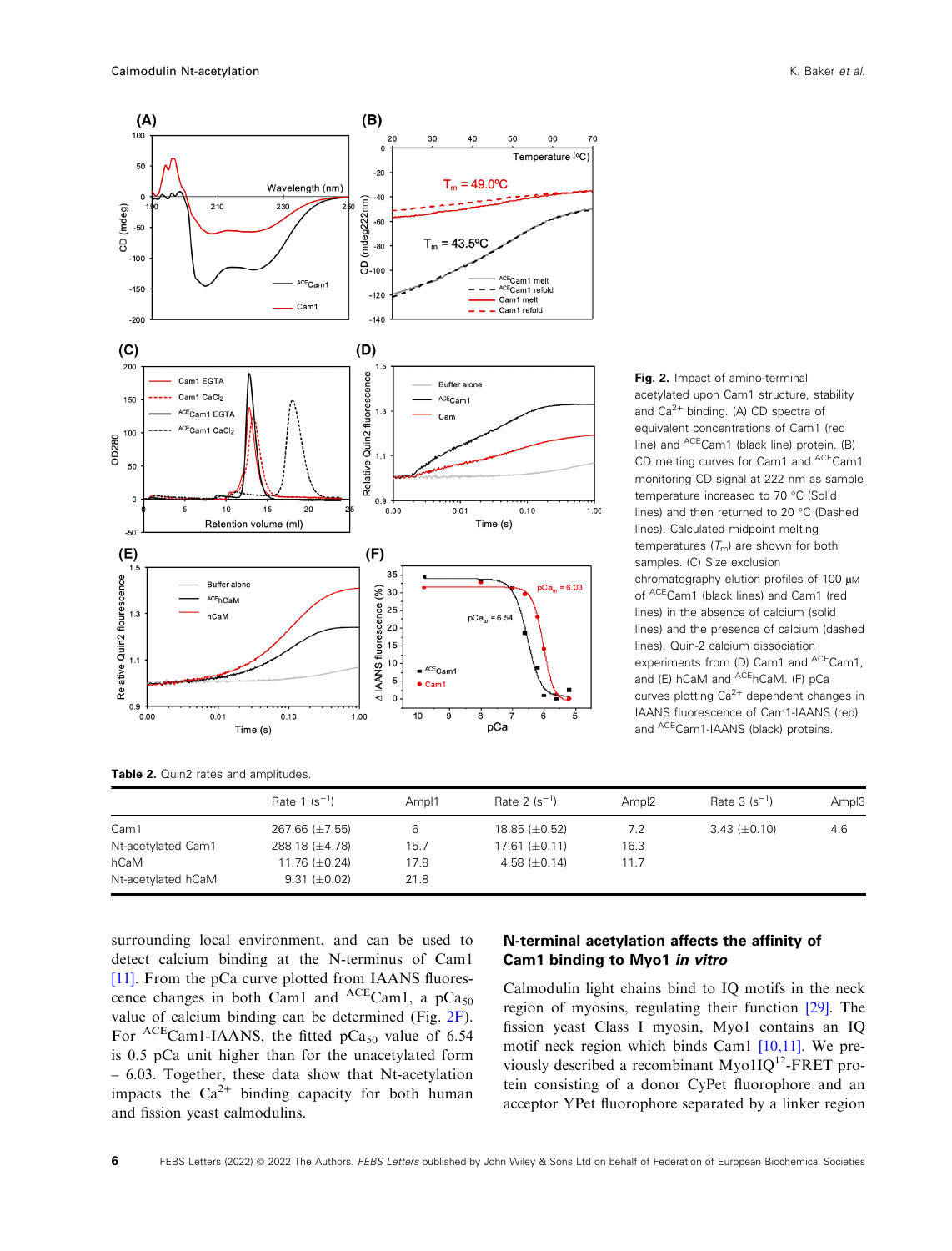of the two Myo1 IQ motifs [11]. Unbound IQ motifs have a flexible, collapsed conformation which allows FRET between the two fluorophores. Once light chains are bound to the IQ motifs, the neck region is stabilised in an extended conformation [23,30], reducing observed FRET. Using this reported protein, we have previously shown that two molecules of acetylated Cam1 associate with the  $M$ yo1<sup>IQ12</sup>-FRET protein in a calcium-dependent manner [11].

To determine the effect of Nt-acetylation on the affinity of Cam1 for Myo1 IQ domains, Cam1 and  $ACE$ Cam1 proteins were titrated into a 0.5  $\mu$ M solution of  $M$ yo $1^{IQ12}$  FRET protein in the absence of calcium. The % change in donor CyPet fluorescence was monitored to calculate changes in FRET caused by binding of Cam1 to the  $M\text{vol}^{IQ12}$ . Binding curves revealed that both Cam1 and ACECam1 associate with the Myo1 IQ motifs, resulting in similar changes in CyPet signal  $(+46\%$  and  $+49\%$ , Fig.  $3\text{\AA})$ . Analysis reveals both forms of Cam1 associate with the Myo1 IQ motifs in two distinct binding events. The first binding event, which accounts for  $\sim 50\%$  of the total change in signal, corresponds to an affinity of  $\lt 0.1 \mu M$  for both Cam1 and <sup>ACE</sup>Cam1, too tight to estimate with precision. However, the second weaker binding event differed significantly between Cam1 and  ${}^{ACE}$ Cam1. For <sup>ACE</sup>Cam1, the affinity of this binding event was 0.68 µM, compared to 2-fold weaker affinity of unacetylated Cam1 – 1.47  $\mu$ M. This indicates that Ntacetylation of Cam1 increases the affinity for binding to Myo1 IQ domains, specifically affinity of the second molecule of Cam1.

# Nt-acetylation does not affect the calcium dependency of the Cam1 interaction with Myo1

The interaction of Cam1 with the IQ motifs of Myo1 is tightly controlled by cellular calcium concentrations, when local or whole cell calcium concentrations rise, Cam1 dissociates from Myo1 [11,31]. To explore whether Cam1 Nt-acetylation affects this interaction, changes in FRET signal of the  $M$ yo $1^{1Q12}$ -FRET protein induced by binding of half saturating concentrations of Cam1 (2.5  $\mu$ M of Cam1, 0.80  $\mu$ M of <sup>ACE</sup>Cam1) were observed over a range of pCa conditions. The change in acceptor YPet fluorescence was used as a measure of FRET change induced by Cam1 binding, due to the changes in CyPet fluorescence being too small (Fig. 3B). There was no significant difference between the calculated  $pCa<sub>50</sub>$  values for Cam1 – 5.76 and  ${}^{ACE}$ Cam1 – 5.87. Therefore, although Ntacetylation changes Cam1 affinity to Myo1 and sensitivity to calcium, it does not affect the calciumregulated interaction between Cam1 and Myo1 IQ domains.

# **Discussion**

Amino terminal acetylation is a ubiquitous posttranslational modification that affects the majority of eukaryote proteins [32]. Nt-acetylation increases the overall propensity of the alpha-helical structure within the fission yeast Cam1 protein (Fig. 2A), which is consistent with the α-helical rich structure within the amino-terminal calcium-binding domains of CaMs [33,34]. In addition, Nt-acetylation enhances the overall stability of Cam1, as demonstrated by 100% of ACECam1 refolding to its original helical-structure after melting (Fig. 2B), which contrasts with equivalent unmodified Cam1, a significant proportion of which remains denatured after cooling. Although the melting temperature for  ${}^{ACE}$ Cam1 is lower than that of Cam1, this does not necessarily have a physiologically relevance for the protein.

While Cam1 and <sup>ACE</sup>Cam1 both migrate through a gel filtration matrix at similar rates in the absence of calcium (Fig.  $2C$ ), indicating they have similar open structures, the addition of calcium only affected the

Fig. 3. In vitro characterisation of Cam1 and ACECam1. (A) Curves plotting Cam1dependent percentage changes in donor Cypet fluorescence signal of 0.5 µM of Myo1<sup>IQ12</sup>-FRET proteins throughout a titration of Cam1 (red) or <sup>ACE</sup>Cam1 (black). (B) pCa curves plotting Cam1 induced changes in Ypet fluorescence of 0.5  $\mu$ M of Myo1<sup>IQ12</sup>-FRET protein at a range of pCa conditions, with 0.8  $\mu$ M of <sup>ACE</sup>Cam1 (black) and 2.5 µM of Cam1 (red).

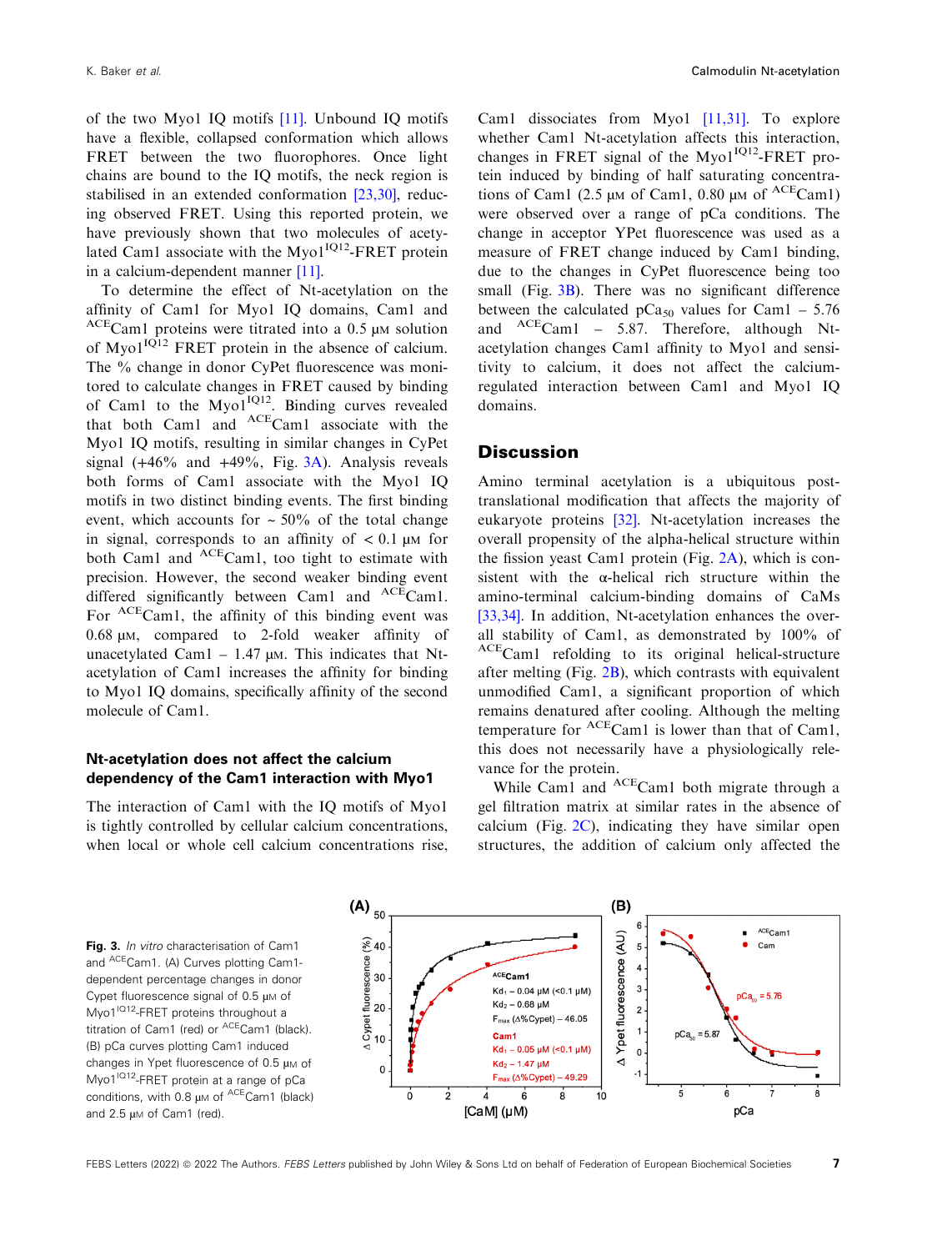progress of ACECam1 through the matrix. This data suggests acetylation stabilises Cam1 structure to facilitate calcium-binding associated changes to its conformation, which is consistent with the enhanced sensitivity to calcium observed in <sup>ACE</sup>Cam1, compared to the unmodified protein (Fig. 2F). Interestingly the calcium dissociation rate constants (Table 2, rate 1 and rate 2) were equivalent for both proteins, indicating the  $\sim$  3 fold difference in the calcium affinity  $(K_{\text{Ca}^{2+}} = k_{\text{diss}}/k_{\text{assn}}$ , Fig. 2F) for the two protein is a result of a change in the rate of calcium association  $(k<sub>assn</sub>)$ . The difference in calcium affinities is part of the explanation for the difference in the amplitudes of the Quin-2 fluorescence (Fig. 2D) the other being the smaller fraction of active, unacetylated CaM. Together, these data support a model in which Ntacetylation stabilises the alpha-helical conformation of the EF domain containing amino terminal lobes of Cam1 to impact the affinity for  $Ca^{2+}$ . Critically the  $Ca<sup>2+</sup>$  binding capacity for both yeast and human CaM was regulated by Nt-acetylation (Fig. 2D–F). Interestingly, acetylation has opposite effects upon  $Ca^{2+}$ release from the human and yeast calmodulins, which we are currently investigating the explanation for. However, this conserved biophysical property of calmodulins highlight the importance of ensuring recombinantly produced CaMs are Nt-acetylated in order to ensure physiologically relevant data are obtained, which is particularly critical for developing calmodulin-targeting therapies [35].

A significant proportion of cellular Cam1 associates with the sole fission yeast class I myosin, Myo1, in the cell [11]. Consistent with Nt-acetylation enhancing Cam1 structure and calcium affinity, <sup>ACE</sup>Cam1 had a 3-fold tighter affinity for the Myo1 two IQ motifs compared to Cam1, which may indicate only 30% of the unmodified protein is folded correctly. This is also consistent with the observed differences in 222 nm alpha-helix circular dichroism peaks (Fig. 2A). It is worth noting that the proportion of native yeast Cam1 that is acetylated on its amino-terminus within the yeast cell  $(40\%)$  [14], generating a subpopulation of CaM with distinct biophysical properties, coincides precisely with the proportion of discrete Cam1 foci (40%) that associates with Myo1 in the fission yeast cell [36]. It is interesting to speculate that the subpopulation of Cam1 stabilised by Nt-acetylated is specifically tuned to regulate the function of specific proteins, including Myo1, in this cell.

The naa15 $\Delta$  deletion is likely to affect a wide range of cellular processes, as the NatA amino-α-acetyltransferase is responsible for the amino terminal acetylation of a significant proportion of eukaryote proteins

(38% of human proteome) [14,37]. However, we show that changes in Cam1 recruitment to sites of endocytosis and duration of the events is specifically due to amino-terminal acetylation of the CaM as the naa15Δ associated defects in Cam1 distribution and dynamics in the cell can be rescued by introducing an aminoterminal GFP fusion to the protein. As the GFP-Cam1 fusion cannot be amino-terminally acetylated, we would not expect naa15Δ to impact the distribution of GFP-Cam1 in the cell. This is what was observed and illustrates the defects observed are specific to Cam1 and not secondary effect of acetylation of other proteins at the endocytic patch. Interestingly, differences in the position of the GFP label on Cam1 are reflected in differences in abilities to associate exclusively to either SPBs or dynamic endocytic foci. As the genes encoding for each fusion protein are expressed from the endogenous  $cam1<sup>+</sup>$  promoter at its chromosomal locus, this is likely to reflect differences in functionality. Here, we confirm that Cam1 binding to Myo1 impacts localisation of the motor to membrane at sites of endocytosis, affecting distribution and duration of the subsequent endocytic events [11]. Both unmodified and acetylated Cam1 bound to the two Myo1 IQ motifs (comparable amplitudes and 2 rates consistent with cooperative binding to the 2 IQ motifs – Fig.  $3A$ ).

Therefore, the reduced Cam1 signal at endocytic foci observed in  $naal5\Delta$  cells is likely to be due to fewer Myo1 molecules associating with the sites of endocytosis, rather than the unacetylated Cam1 only associating with a single Myo1 IQ motif. This may be due to the lower affinity of Myo1 for unmodified Cam1, which would bring about dissociation of the two proteins at lower concentrations of cellular calcium, despite the pCa of the interaction being unaffected by Cam1 acetylation, and therefore failure to associate with the membrane.

We show that amino-terminal acetylation affects the conformation and calcium regulating function of calmodulins from fission yeast and humans, with a significant impact upon calcium affinity of each protein. These differences are not only of importance to researchers undertaking biochemical or structural studies of these conserved proteins, but should be considered when working upon recombinantly produced proteins, which are normally subject to this ubiquitous post-translational modification(s) within their native cellular environment.

# Acknowledgements

The authors thank Dr Kati Torok for kindly providing human CALM1 cDNA and Goody Ale for helpful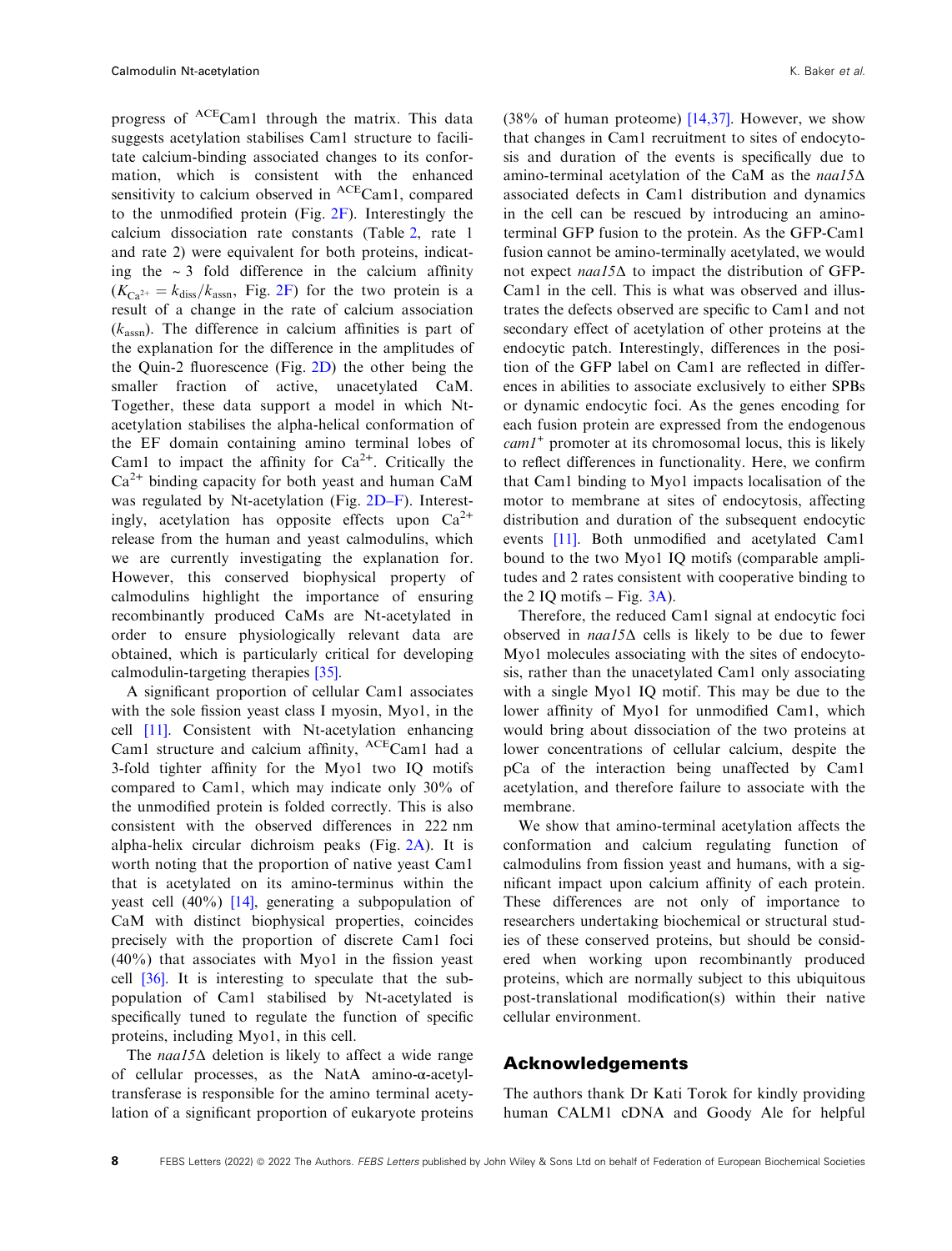discussions on the manuscript. This work was supported by the University of Kent and funding from the Biotechnology and Biological Sciences Research Council (BB/J012793/1 and BB/S005544/1).

# Author contributions

Conceptualization: K.B., M.A.G., D.P.M.; Methodology: K.B., M.A.G., D.P.M.; Formal analysis: K.B., M.A.G., D.P.M.; Investigation: K.B., M.A.G., D.P.M.; Resources: M.A.G., D.P.M.; Data curation: D.P.M.; Writing - original draft: M.A.G., D.P.M.; Writing - review & editing: K.B., M.A.G., D.P.M.; Supervision: M.A.G., D.P.M.; Project administration: M.A.G., D.P.M.; Funding acquisition: D.P.M.

# Data accessibility

The data analysed and represented in this article are openly available and can be obtained from the University of Kent Data Repository ([https://doi.org/10.](https://doi.org/10.22024/UniKent/01.01.417) [22024/UniKent/01.01.417\)](https://doi.org/10.22024/UniKent/01.01.417). Plasmid sequences and constructs from this study are deposited at [addgene.](http://addgene.org) [org](http://addgene.org).

# References

- 1 Chin D, Means AR. Calmodulin: a prototypical calcium sensor. Trends Cell Biol. 2000;10:322–8.
- 2 James P, Vorherr T, Carafoli E. Calmodulin-binding domains: just two faced or multi-faceted? Trends Biochem Sci. 1995;20:38–42.
- 3 Means AR, VanBerkum MF, Bagchi I, Lu KP, Rasmussen CD. Regulatory functions of calmodulin. Pharmacol Ther. 1991;50:255–70.
- 4 O'Day DH. CaMBOT: profiling and characterizing calmodulin-binding proteins. Cell Signal. 2003;15:347– 54.
- 5 Heissler SM, Sellers JR. Various themes of myosin regulation. J Mol Biol. 2016;428:1927–46.
- 6 Adamek N, Coluccio LM, Geeves MA. Calcium sensitivity of the cross-bridge cycle of Myo1c, the adaptation motor in the inner ear. Proc Natl Acad Sci USA. 2008;105:5710–5.
- 7 Moser MJ, Lee SY, Klevit RE, Davis TN. Ca2+ binding to calmodulin and its role in Schizosaccharomyces pombe as revealed by mutagenesis and NMR spectroscopy. J Biol Chem. 1995;270:20643– 52.
- 8 Moser MJ, Flory MR, Davis TN. Calmodulin localizes to the spindle pole body of Schizosaccharomyces pombe and performs an essential function in chromosome segregation. *J Cell Sci.* 1997;110(Pt 15):1805-12.
- 9 Itadani A, Nakamura T, Hirata A, Shimoda C. Schizosaccharomyces pombe calmodulin, Cam1, plays a crucial role in sporulation by recruiting and stabilizing the spindle pole body components responsible for assembly of the forespore membrane. Eukaryot Cell. 2010;9:1925–35.
- 10 Toya M, Motegi F, Nakano K, Mabuchi I, Yamamoto M. Identification and functional analysis of the gene for type I myosin in fission yeast. Genes Cells. 2001;6:187– 99.
- 11 Baker K, Gyamfi IA, Mashanov GI, Molloy JE, Geeves MA, Mulvihill DP. TORC2-Gad8-dependent myosin phosphorylation modulates regulation by calcium. eLife. 2019;8:e51150.
- 12 Itadani A, Nakamura T, Shimoda C. Localization of type I myosin and F-actin to the leading edge region of the forespore membrane in Schizosaccharomyces pombe. Cell Struct Funct. 2007;31:181–95.
- 13 Sammons MR, James ML, Clayton JE, Sladewski TE, Sirotkin V, Lord M. A calmodulin-related light chain from fission yeast that functions with myosin-I and PI 4-kinase. J Cell Sci. 2011;124:2466–77.
- 14 Arnesen T, Van Damme P, Polevoda B, Helsens K, Evjenth R, Colaert N, et al. Proteomics analyses reveal the evolutionary conservation and divergence of Nterminal acetyltransferases from yeast and humans. Proc Natl Acad Sci USA. 2009;106:8157–62.
- 15 Starheim KK, Gevaert K, Arnesen T. Protein Nterminal acetyltransferases: when the start matters. Trends Biochem Sci. 2012;37:152–61.
- 16 Bahler J, Wu JQ, Longtine MS, Shah NG, McKenzie ¨ A, Steever AB, et al. Heterologous modules for efficient and versatile PCR-based gene targeting in Schizosaccharomyces pombe. Yeast. 1998;14:943–51.
- 17 Eastwood TA, Baker K, Brooker HR, Frank S, Mulvihill DP. An enhanced recombinant aminoterminal acetylation system and novel in vivo highthroughput screen for molecules affecting  $\alpha$ -synuclein oligomerisation. FEBS Lett. 2017;106:8157–9.
- 18 Moreno S, Klar A, Nurse P. Molecular genetic analysis of fission yeast Schizosaccharomyces pombe. Methods Enzymol. 1991;194:795–823.
- 19 Schmidt A, Kochanowski K, Vedelaar S, Ahrne E, ´ Volkmer B, Callipo L, et al. The quantitative and condition-dependent Escherichia coli proteome. Nat Biotechnol. 2016;34:104–10.
- 20 Rovere M, Powers AE, Patel DS, Bartels T. pTSara-NatB, an improved N-terminal acetylation system for recombinant protein expression in E. coli. PLoS One. 2018;13:e0198715.
- 21 Carman PJ, Barrie KR, Dominguez R. Novel human cell expression method reveals the role and prevalence of posttranslational modification in nonmuscle tropomyosins. J Biol Chem. 2021;297:101154.